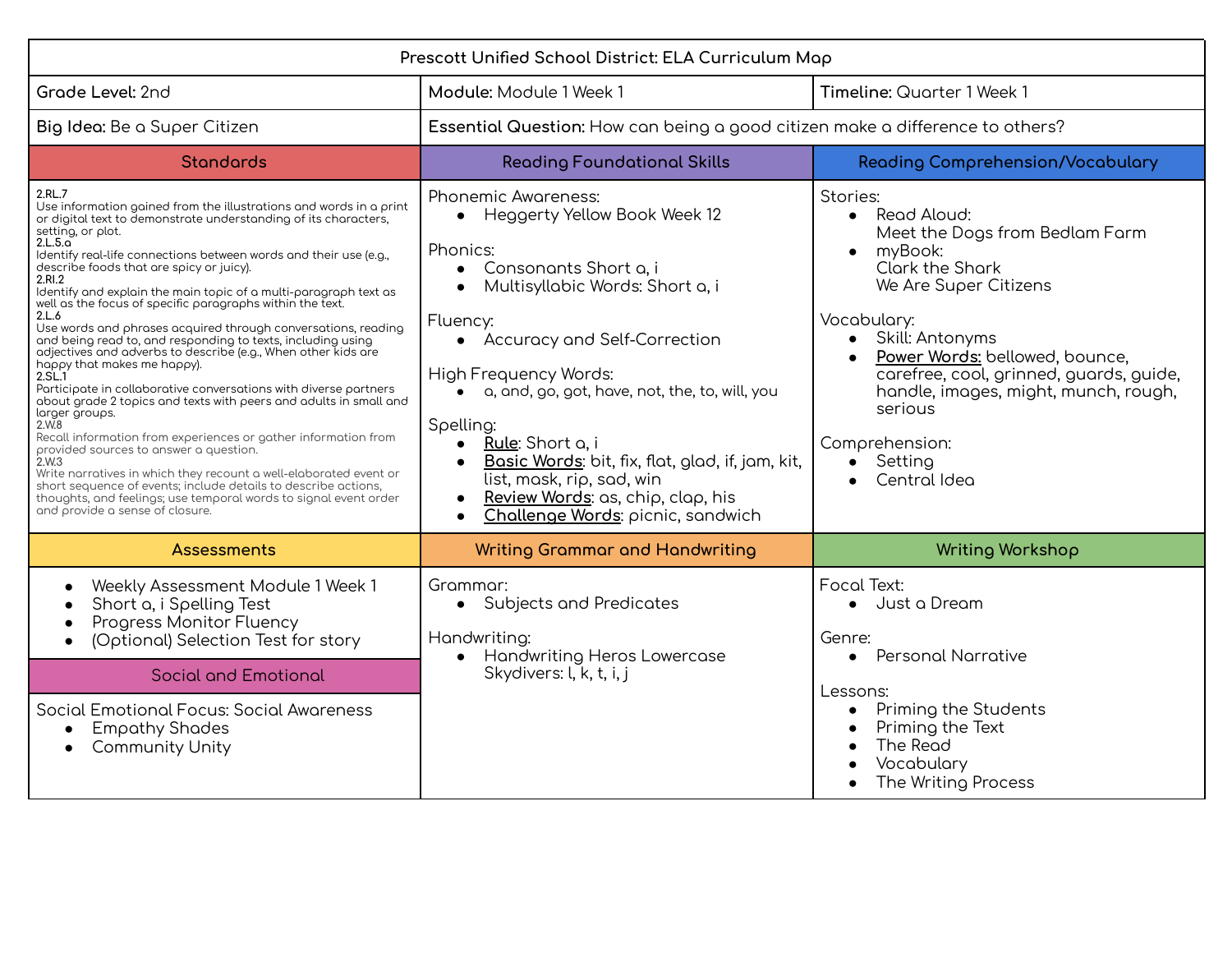| Prescott Unified School District: ELA Curriculum Map                                                                                                                                                                                                                                                                                                                                                                                                                                                                                                                                                                                                                                                                                                                                                                                                                                                                                                                                                                                                                                                                                                                                                                                                                                                              |                                                                                                                                                                                                                                                                                                                                                                                                                                                                                                                                |                                                                                                                                                                                                                                                                                                                                                                                                                             |
|-------------------------------------------------------------------------------------------------------------------------------------------------------------------------------------------------------------------------------------------------------------------------------------------------------------------------------------------------------------------------------------------------------------------------------------------------------------------------------------------------------------------------------------------------------------------------------------------------------------------------------------------------------------------------------------------------------------------------------------------------------------------------------------------------------------------------------------------------------------------------------------------------------------------------------------------------------------------------------------------------------------------------------------------------------------------------------------------------------------------------------------------------------------------------------------------------------------------------------------------------------------------------------------------------------------------|--------------------------------------------------------------------------------------------------------------------------------------------------------------------------------------------------------------------------------------------------------------------------------------------------------------------------------------------------------------------------------------------------------------------------------------------------------------------------------------------------------------------------------|-----------------------------------------------------------------------------------------------------------------------------------------------------------------------------------------------------------------------------------------------------------------------------------------------------------------------------------------------------------------------------------------------------------------------------|
| Grade Level: 2nd                                                                                                                                                                                                                                                                                                                                                                                                                                                                                                                                                                                                                                                                                                                                                                                                                                                                                                                                                                                                                                                                                                                                                                                                                                                                                                  | Module: Module 1 Week 2                                                                                                                                                                                                                                                                                                                                                                                                                                                                                                        | Timeline: Quarter 1 Week 2                                                                                                                                                                                                                                                                                                                                                                                                  |
| Big Idea: Be a Super Citizen                                                                                                                                                                                                                                                                                                                                                                                                                                                                                                                                                                                                                                                                                                                                                                                                                                                                                                                                                                                                                                                                                                                                                                                                                                                                                      | Essential Question: How can being a good citizen make a difference to others?                                                                                                                                                                                                                                                                                                                                                                                                                                                  |                                                                                                                                                                                                                                                                                                                                                                                                                             |
| <b>Standards</b>                                                                                                                                                                                                                                                                                                                                                                                                                                                                                                                                                                                                                                                                                                                                                                                                                                                                                                                                                                                                                                                                                                                                                                                                                                                                                                  | <b>Reading Foundational Skills</b>                                                                                                                                                                                                                                                                                                                                                                                                                                                                                             | <b>Reading Comprehension/Vocabulary</b>                                                                                                                                                                                                                                                                                                                                                                                     |
| 2.L.1.e<br>Use adjectives and adverbs, and choose between them depending<br>on what is to be modified.<br>2.RL.2<br>Recount stories, including fables and folktales from diverse<br>cultures, and determine their central message, lesson, or moral.<br>2.RI.6<br>Identify the main purpose of a text, including what the author<br>wonts to answer, explain, or describe.<br>2.L.6<br>Use words and phrases acquired through conversations, reading<br>and being read to, and responding to texts, including using<br>adjectives and adverbs to describe (e.g., When other kids are<br>happy that makes me happy).<br>2.RL.1<br>Ask and answer such questions as who, what, where, when, why,<br>and how to demonstrate understanding of key details in a text.<br>2.SL.1<br>Participate in collaborative conversations with diverse partners<br>about grade 2 topics and texts with peers and adults in small and<br>larger groups.<br>2.W.8<br>Recall information from experiences or gather information from<br>provided sources to answer a question.<br>2.W.3<br>Write narratives in which they recount a well-elaborated event or<br>short sequence of events; include details to describe actions,<br>thoughts, and feelings; use temporal words to signal event order<br>and provide a sense of closure. | <b>Phonemic Awareness:</b><br>Heggerty Yellow Book Week 13<br>$\bullet$<br>Phonics:<br>Consonants Short o, u, e<br>$\bullet$<br>Multisyllabic Words: Short o, u, e<br>$\bullet$<br>High Frequency Words:<br>best, does, end, job, left, men, more,<br>see, than, wash<br>Fluency:<br>• Reading Rate<br>Spelling:<br>Rule: Short o, u, e<br>$\bullet$<br>Basic Words: dot, frog, hug, hum, job,<br>left, melt, net, plum, rest, shut, yes<br>Review Words: fix, glad, jam, list<br>Challenge Words: helmet, puddle<br>$\bullet$ | Stories:<br>• Read Aloud:<br>The William Hoy Story<br>myBook:<br>$\bullet$<br>The Great Puppy Invasion<br>Being a Good Citizen<br>Vocabulary:<br>• Skill: Antonyms<br>Power Words: cautiously, compliment,<br>discuss, elected, jammed, local, mock<br>panicked prohibited, ridiculous,<br>scribbled, smirked, tryouts, wistfully<br>Comprehension:<br>Central Idea<br>Monitor and Clarify<br>Author's Purpose<br>Summarize |
| <b>Assessments</b>                                                                                                                                                                                                                                                                                                                                                                                                                                                                                                                                                                                                                                                                                                                                                                                                                                                                                                                                                                                                                                                                                                                                                                                                                                                                                                | <b>Writing Grammar and Handwriting</b>                                                                                                                                                                                                                                                                                                                                                                                                                                                                                         | <b>Writing Workshop</b>                                                                                                                                                                                                                                                                                                                                                                                                     |
| Weekly Assessment Module 1 Week 2<br>Spelling Test<br>Progress Monitor Fluency<br>(Optional) Selection Test for story<br>$\bullet$                                                                                                                                                                                                                                                                                                                                                                                                                                                                                                                                                                                                                                                                                                                                                                                                                                                                                                                                                                                                                                                                                                                                                                                | Grammar:<br>Simple Sentences<br>$\bullet$<br>Handwriting:<br>Handwriting Heros Lowercase<br>$\bullet$                                                                                                                                                                                                                                                                                                                                                                                                                          | Focal Text:<br>Just a Dream<br>$\bullet$<br>Genre:<br><b>Personal Narrative</b><br>$\bullet$                                                                                                                                                                                                                                                                                                                                |
| <b>Social and Emotional</b>                                                                                                                                                                                                                                                                                                                                                                                                                                                                                                                                                                                                                                                                                                                                                                                                                                                                                                                                                                                                                                                                                                                                                                                                                                                                                       | Cannon Pops: c,a,d,o,g,q                                                                                                                                                                                                                                                                                                                                                                                                                                                                                                       | Lessons:                                                                                                                                                                                                                                                                                                                                                                                                                    |
| Social Emotional Focus: Social Awareness<br><b>Empathy Shades</b><br>$\bullet$<br><b>Community Unity</b>                                                                                                                                                                                                                                                                                                                                                                                                                                                                                                                                                                                                                                                                                                                                                                                                                                                                                                                                                                                                                                                                                                                                                                                                          |                                                                                                                                                                                                                                                                                                                                                                                                                                                                                                                                | Prewriting I: Preparing to Write<br>Prewriting II: Organizing the Story<br>Drafting I: Elements of Narrative Text<br>Drafting II: Completing the Draft<br>Revising I: Word Choice                                                                                                                                                                                                                                           |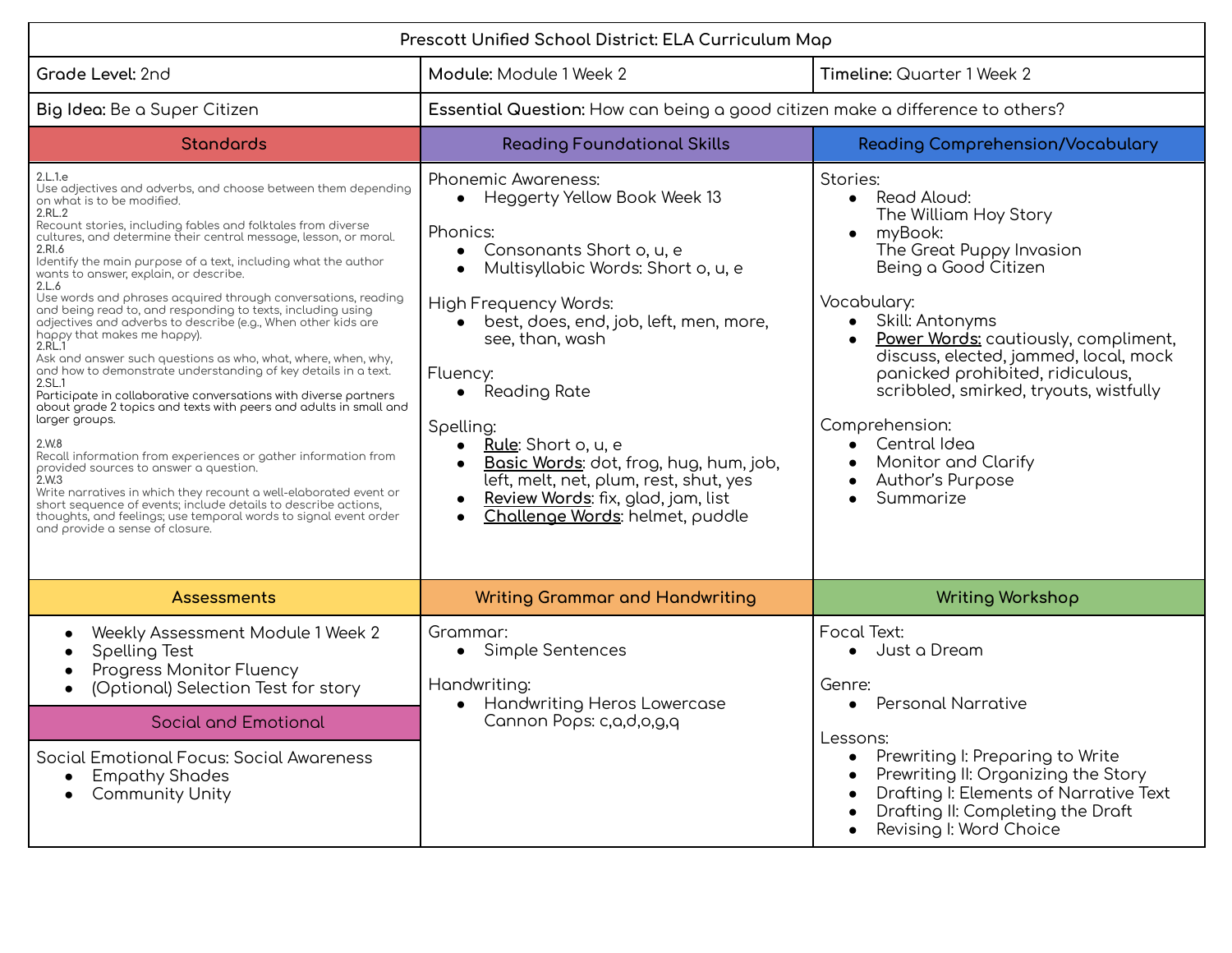| Prescott Unified School District: ELA Curriculum Map                                                                                                                                                                                                                                                                                                                                                                                                                                                                                                                                                                                                                                                                                                                                                                                                                                                                                                                                      |                                                                                                                                                                                                                                                                                                                                                                                                                                                                                                                                       |                                                                                                                                                                                                                                                                                                                                                                                                                                                               |
|-------------------------------------------------------------------------------------------------------------------------------------------------------------------------------------------------------------------------------------------------------------------------------------------------------------------------------------------------------------------------------------------------------------------------------------------------------------------------------------------------------------------------------------------------------------------------------------------------------------------------------------------------------------------------------------------------------------------------------------------------------------------------------------------------------------------------------------------------------------------------------------------------------------------------------------------------------------------------------------------|---------------------------------------------------------------------------------------------------------------------------------------------------------------------------------------------------------------------------------------------------------------------------------------------------------------------------------------------------------------------------------------------------------------------------------------------------------------------------------------------------------------------------------------|---------------------------------------------------------------------------------------------------------------------------------------------------------------------------------------------------------------------------------------------------------------------------------------------------------------------------------------------------------------------------------------------------------------------------------------------------------------|
| Grade Level: 2nd                                                                                                                                                                                                                                                                                                                                                                                                                                                                                                                                                                                                                                                                                                                                                                                                                                                                                                                                                                          | Module: Module 1 Week 3                                                                                                                                                                                                                                                                                                                                                                                                                                                                                                               | Timeline: Quarter 1 Week 3                                                                                                                                                                                                                                                                                                                                                                                                                                    |
| Big Idea: Be a Super Citizen                                                                                                                                                                                                                                                                                                                                                                                                                                                                                                                                                                                                                                                                                                                                                                                                                                                                                                                                                              | Essential Question: How can being a good citizen make a difference to others?                                                                                                                                                                                                                                                                                                                                                                                                                                                         |                                                                                                                                                                                                                                                                                                                                                                                                                                                               |
| <b>Standards</b>                                                                                                                                                                                                                                                                                                                                                                                                                                                                                                                                                                                                                                                                                                                                                                                                                                                                                                                                                                          | <b>Reading Foundational Skills</b>                                                                                                                                                                                                                                                                                                                                                                                                                                                                                                    | <b>Reading Comprehension/Vocabulary</b>                                                                                                                                                                                                                                                                                                                                                                                                                       |
| 2.L.2<br>Demonstrate command of the conventions of Standard English<br>capitalization, punctuation, and spelling when writing.<br>2.RI.2<br>Identify and explain the main topic of a multi-paragraph text as<br>well as the focus of specific paragraphs within the text.<br>2.L.6<br>Use words and phrases acquired through conversations, reading<br>and being read to, and responding to texts, including using<br>adjectives and adverbs to describe (e.g., When other kids are<br>happy that makes me happy).<br>2.RL.3<br>Describe how characters in a story respond to major events and<br>challenges.<br>2.W.8<br>Recall information from experiences or gather information from<br>provided sources to answer a question.<br>2.W.3<br>Write narratives in which they recount a well-elaborated event or<br>short sequence of events; include details to describe actions,<br>thoughts, and feelings; use temporal words to signal event order<br>and provide a sense of closure. | <b>Phonemic Awareness:</b><br>Heggerty Yellow Book Week 14<br>$\bullet$<br>Phonics:<br>Long a, i (VCe)<br>$\bullet$<br>Soft c and g<br>$\bullet$<br><b>High Frequency Words:</b><br>do, give, he, line, said, set, seven, sure,<br>upon, walk<br>Fluency:<br>Expression<br>$\bullet$<br>Spelling:<br>Skill: Long a, i (VCe)<br>$\bullet$<br>Basic Words: ate, cake, grape, line, mine,<br>$\bullet$<br>pile, plate, prize, rake, race, size, wipe<br>Review Words: flat, if, rip, win<br>Challenge Words: guide, mistake<br>$\bullet$ | Stories:<br>• Read Aloud:<br>Violet the Pilot<br>myBook:<br>$\bullet$<br>Picture Day Perfection<br>Get Involved: Be Awesome!<br>Vocabulary:<br>Skill: Antonyms<br>$\bullet$<br>Power Words: disaster, fiddled, hamper,<br>$\bullet$<br>jubilantly, mechanical, mood,<br>obnoxious, perfect, planned, praise,<br>queasy, reassemble, scowl, tinkering<br>Comprehension:<br>Characters<br>$\bullet$<br><b>Create Mental Images</b><br>Central Idea<br>$\bullet$ |
| <b>Assessments</b>                                                                                                                                                                                                                                                                                                                                                                                                                                                                                                                                                                                                                                                                                                                                                                                                                                                                                                                                                                        | <b>Writing Grammar and Handwriting</b>                                                                                                                                                                                                                                                                                                                                                                                                                                                                                                | <b>Writing Workshop</b>                                                                                                                                                                                                                                                                                                                                                                                                                                       |
| Weekly Assessment Module 1 Week 3<br>Spelling Test<br>Progress Monitor Fluency<br>(Optional) Selection Test for story                                                                                                                                                                                                                                                                                                                                                                                                                                                                                                                                                                                                                                                                                                                                                                                                                                                                     | Grammar:<br>• Kinds of Sentences<br>Handwriting:                                                                                                                                                                                                                                                                                                                                                                                                                                                                                      | Focal Text:<br>Just a Dream<br>$\bullet$<br>Genre:<br>• Personal Narrative                                                                                                                                                                                                                                                                                                                                                                                    |
| <b>Social and Emotional</b>                                                                                                                                                                                                                                                                                                                                                                                                                                                                                                                                                                                                                                                                                                                                                                                                                                                                                                                                                               | Handwriting Heros Lowercase<br>$\bullet$<br>Bouncers: $h, b, r, n, m, \rho$                                                                                                                                                                                                                                                                                                                                                                                                                                                           |                                                                                                                                                                                                                                                                                                                                                                                                                                                               |
| Social Emotional Focus: Social Awareness<br><b>Empathy Shades</b><br><b>Community Unity</b>                                                                                                                                                                                                                                                                                                                                                                                                                                                                                                                                                                                                                                                                                                                                                                                                                                                                                               |                                                                                                                                                                                                                                                                                                                                                                                                                                                                                                                                       | Lessons:<br>Revising II: Conferencing<br>$\bullet$<br>Editing I: Possessives and Contractions<br>Editing II: Peer Proofreading<br>Publishing a Personal Narrative<br>Sharing a Personal Narrative                                                                                                                                                                                                                                                             |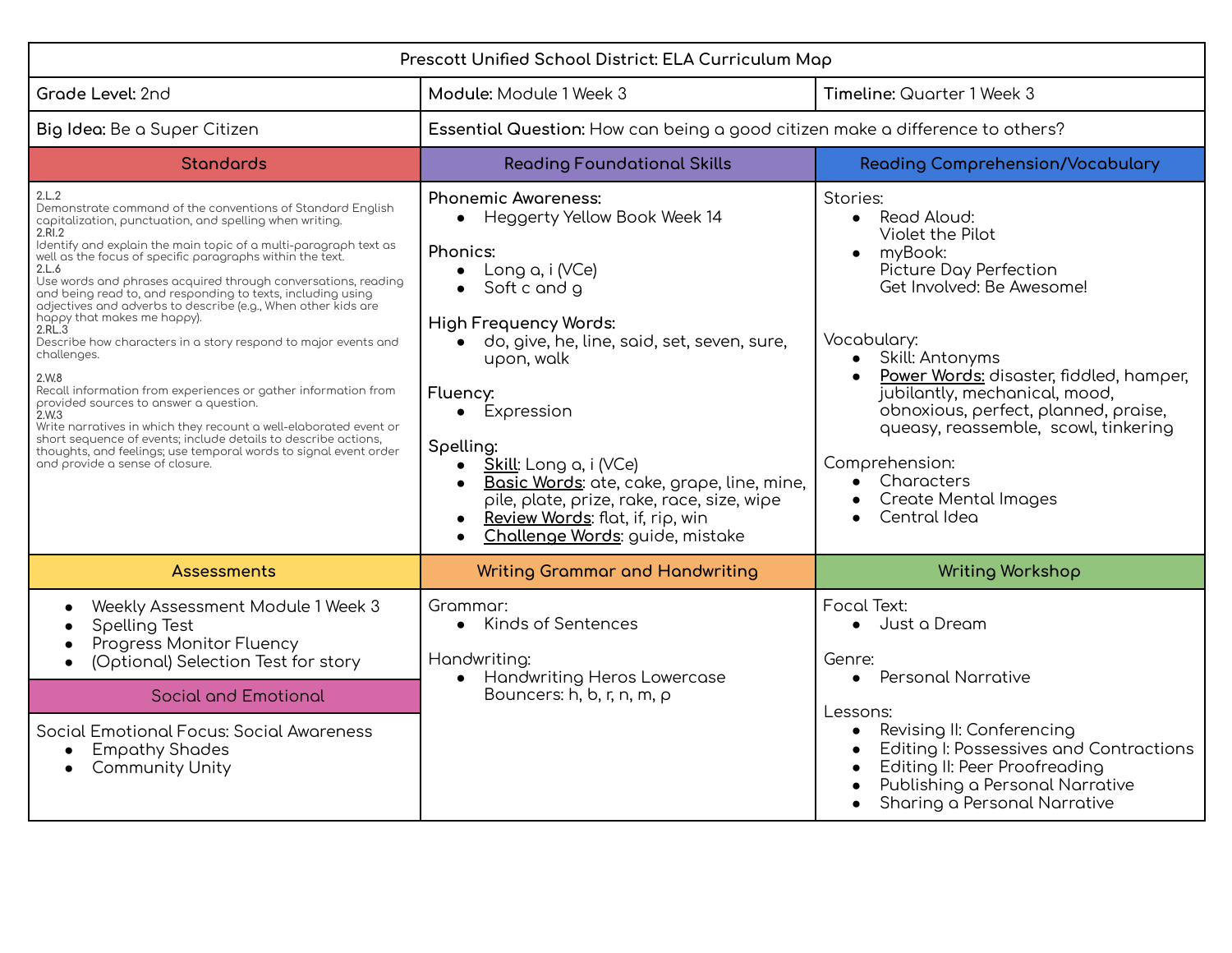| Prescott Unified School District: ELA Curriculum Map                                                                                                                                                                                                                                                                                                                                                                                                                                                                                                                                                                                                                                                                                                                                                                                                                                                          |                                                                                                                                                                                                                                                                                                                                                                                                                                                                                                                                     |                                                                                                                                                                                                                                                                                                                                                                                         |
|---------------------------------------------------------------------------------------------------------------------------------------------------------------------------------------------------------------------------------------------------------------------------------------------------------------------------------------------------------------------------------------------------------------------------------------------------------------------------------------------------------------------------------------------------------------------------------------------------------------------------------------------------------------------------------------------------------------------------------------------------------------------------------------------------------------------------------------------------------------------------------------------------------------|-------------------------------------------------------------------------------------------------------------------------------------------------------------------------------------------------------------------------------------------------------------------------------------------------------------------------------------------------------------------------------------------------------------------------------------------------------------------------------------------------------------------------------------|-----------------------------------------------------------------------------------------------------------------------------------------------------------------------------------------------------------------------------------------------------------------------------------------------------------------------------------------------------------------------------------------|
| Grade Level: 2nd                                                                                                                                                                                                                                                                                                                                                                                                                                                                                                                                                                                                                                                                                                                                                                                                                                                                                              | Module: Module 2 Week 1                                                                                                                                                                                                                                                                                                                                                                                                                                                                                                             | Timeline: Quarter 1 Week 4                                                                                                                                                                                                                                                                                                                                                              |
| Big Idea: Look Around and Explore                                                                                                                                                                                                                                                                                                                                                                                                                                                                                                                                                                                                                                                                                                                                                                                                                                                                             | Essential Question: How does exploring help us understand the world around us?                                                                                                                                                                                                                                                                                                                                                                                                                                                      |                                                                                                                                                                                                                                                                                                                                                                                         |
| <b>Standards</b>                                                                                                                                                                                                                                                                                                                                                                                                                                                                                                                                                                                                                                                                                                                                                                                                                                                                                              | <b>Reading Foundational Skills</b>                                                                                                                                                                                                                                                                                                                                                                                                                                                                                                  | <b>Reading Comprehension/Vocabulary</b>                                                                                                                                                                                                                                                                                                                                                 |
| 2.RI.4<br>Determine the meaning of words and phrases in a text relevant to<br>a grade 2 topic or subject area.<br>2.L.1<br>Demonstrate command of the conventions of Standard English<br>grammar and usage when writing or speaking.<br>2.RI.6<br>Identify the main purpose of a text, including what the author<br>wonts to answer, explain, or describe.<br>2.L.6<br>Use words and phrases acquired through conversations, reading<br>and being read to, and responding to texts, including using<br>adjectives and adverbs to describe (e.g., When other kids are<br>happy that makes me happy).<br>2.W.6<br>With guidance and support from adults, use a variety of digital<br>tools to produce and publish writing, including in collaboration<br>with peers.<br>2.W.5<br>With guidance and support from adults and peers, focus on a<br>topic and strengthen writing as needed by revising and editing. | <b>Phonemic Awareness:</b><br>Heggerty Yellow Book Week 15<br>$\bullet$<br>Phonics:<br>Long o, e, u (CV,VCe)<br>$\bullet$<br>Review Long Vowels (VCe)<br>$\bullet$<br><b>High Frequency Words:</b><br>close, cold, come, done, fire, front, life,<br>name, small, times<br>Fluency:<br>• Phrasing<br>Spelling:<br>Skill: Long o, u (VCe)<br>$\bullet$<br>Basic Words: doze, nose, use, rose, pole,<br>$\bullet$<br>close, June, woke, rule, rode, role, tune<br>Review Words: hum, shut, frog, job<br>Challenge Words: wrote, flute | Stories:<br>• Read Aloud:<br>The Important Book<br>myBook:<br>What's the Matter?<br>Many Kinds of Matter<br>Vocabulary:<br>• Skill: Synonyms<br>Power Words: amount, easily, example,<br>forms, hollow, material, petals, planet,<br>sail, space, splashes, tasty, tender,<br>ticklish<br>Comprehension:<br>• Author's Purpose<br>Central Idea<br>Make Inferences<br>Content-Area Words |
| <b>Assessments</b>                                                                                                                                                                                                                                                                                                                                                                                                                                                                                                                                                                                                                                                                                                                                                                                                                                                                                            | <b>Writing Grammar and Handwriting</b>                                                                                                                                                                                                                                                                                                                                                                                                                                                                                              | <b>Writing Workshop</b>                                                                                                                                                                                                                                                                                                                                                                 |
| Weekly Assessment Module 2 Week 1<br>Spelling Test<br>Progress Monitor Fluency<br>(Optional) Selection Test for story<br>$\bullet$                                                                                                                                                                                                                                                                                                                                                                                                                                                                                                                                                                                                                                                                                                                                                                            | Grammar:<br><b>Compound Sentences</b><br>$\bullet$<br>Handwriting:<br>• Handwriting Heros Lowercase                                                                                                                                                                                                                                                                                                                                                                                                                                 | Focal Text:<br>Uncommon Traveler: Mary Kingsley in<br>Africa<br>Genre:                                                                                                                                                                                                                                                                                                                  |
| <b>Social and Emotional</b>                                                                                                                                                                                                                                                                                                                                                                                                                                                                                                                                                                                                                                                                                                                                                                                                                                                                                   | Skiers: v, w, x, y                                                                                                                                                                                                                                                                                                                                                                                                                                                                                                                  | Descriptive Essay<br>$\bullet$                                                                                                                                                                                                                                                                                                                                                          |
| Social Emotional Focus: Self-Awareness<br><b>Positive Self-Talk</b><br>$\bullet$<br>Self-Reflection Mirror<br>I Belong<br><b>Feelings Forecaster</b>                                                                                                                                                                                                                                                                                                                                                                                                                                                                                                                                                                                                                                                                                                                                                          |                                                                                                                                                                                                                                                                                                                                                                                                                                                                                                                                     | Lessons:<br>Priming the Students<br>Priming the Text<br>The Read<br>Vocabulary<br>Prewriting I: Preparing to Write                                                                                                                                                                                                                                                                      |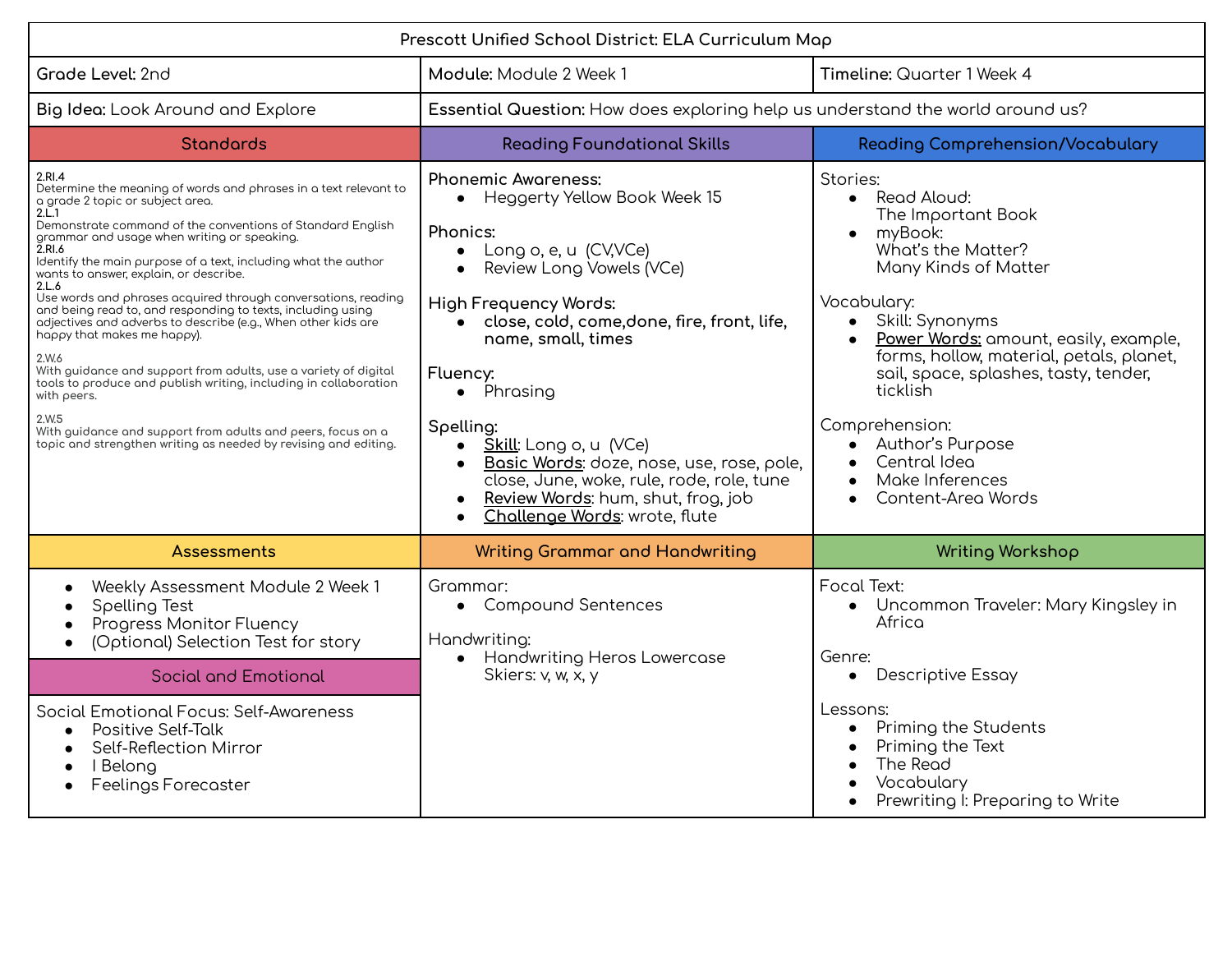| Prescott Unified School District: ELA Curriculum Map                                                                                                                                                                                                                                                                                                                                                                                                                                                                                                                                                                                                                                                                                                                                                                                                                                                                                                                                                             |                                                                                                                                                                                                                                                                                                                                                                                                                                                                                                                                                                          |                                                                                                                                                                                                                                                                                                                                                                                                                                                                     |
|------------------------------------------------------------------------------------------------------------------------------------------------------------------------------------------------------------------------------------------------------------------------------------------------------------------------------------------------------------------------------------------------------------------------------------------------------------------------------------------------------------------------------------------------------------------------------------------------------------------------------------------------------------------------------------------------------------------------------------------------------------------------------------------------------------------------------------------------------------------------------------------------------------------------------------------------------------------------------------------------------------------|--------------------------------------------------------------------------------------------------------------------------------------------------------------------------------------------------------------------------------------------------------------------------------------------------------------------------------------------------------------------------------------------------------------------------------------------------------------------------------------------------------------------------------------------------------------------------|---------------------------------------------------------------------------------------------------------------------------------------------------------------------------------------------------------------------------------------------------------------------------------------------------------------------------------------------------------------------------------------------------------------------------------------------------------------------|
| Grade Level: 2nd                                                                                                                                                                                                                                                                                                                                                                                                                                                                                                                                                                                                                                                                                                                                                                                                                                                                                                                                                                                                 | Module: Module 2 Week 2                                                                                                                                                                                                                                                                                                                                                                                                                                                                                                                                                  | Timeline: Quarter 1 Week 5                                                                                                                                                                                                                                                                                                                                                                                                                                          |
| Big Idea:: Look Around and Explore                                                                                                                                                                                                                                                                                                                                                                                                                                                                                                                                                                                                                                                                                                                                                                                                                                                                                                                                                                               | Essential Question: How does exploring help us understand the world around us?                                                                                                                                                                                                                                                                                                                                                                                                                                                                                           |                                                                                                                                                                                                                                                                                                                                                                                                                                                                     |
| <b>Standards</b>                                                                                                                                                                                                                                                                                                                                                                                                                                                                                                                                                                                                                                                                                                                                                                                                                                                                                                                                                                                                 | <b>Reading Foundational Skills</b>                                                                                                                                                                                                                                                                                                                                                                                                                                                                                                                                       | <b>Reading Comprehension/Vocabulary</b>                                                                                                                                                                                                                                                                                                                                                                                                                             |
| 2.RL.7<br>Use information gained from the illustrations and words in a print<br>or digital text to demonstrate understanding of its characters,<br>setting, or plot.<br>2.RL.4<br>Describe how words and phrases supply rhythm (e.g., regular<br>beats, alliteration, rhymes, repeated lines) and meaning in a story,<br>poem, or song.<br>2.L.1<br>Demonstrate command of the conventions of Standard English<br>grammar and usage when writing or speaking.<br>2.L.6<br>Use words and phrases acquired through conversations, reading<br>and being read to, and responding to texts, including using<br>adjectives and adverbs to describe (e.g., When other kids are<br>happy that makes me happy).<br>2.W.6<br>With guidance and support from adults, use a variety of digital<br>tools to produce and publish writing, including in collaboration<br>with peers.<br>2.W.5<br>With guidance and support from adults and peers, focus on a<br>topic and strengthen writing as needed by revising and editing. | <b>Phonemic Awareness:</b><br>Heggerty Yellow Book Week 16<br>$\bullet$<br>Phonics:<br>Short and Long Vowels (CvC, vCe)<br>$\bullet$<br>Suffixes er, est<br>$\bullet$<br><b>High Frequency Words:</b><br>answer, find, its, miss, old, round, then,<br>until, what, young<br>Fluency:<br>Intonation<br>$\bullet$<br>Spelling:<br><b>Skill:</b> Short and Long Vowels (CvC, vCe)<br>$\bullet$<br>Basic Words: tap, tape, fin, fine, cute,<br>$\bullet$<br>ride, rob, robe, cap, cape, slid, slide<br>Review Words: shop, wish, cut, rid<br>Challenge Words: scrap, scrape | Stories:<br>• Read Aloud:<br>It's Only Stanley<br>myBook:<br>$\bullet$<br>The Great Fuzz Frenzy<br>Water Rolls, Water Rises<br>Vocabulary:<br>• Skill: Synonyms<br>Power Words: battleground, buzzing,<br>clanking, feud, fit, frenzy, funky, gasped,<br>odd, plumes, recognize, strokes,<br>tumbling, wisps<br>Comprehension:<br>Setting<br><b>Make Connections</b><br><b>Connect Text and Visuals</b><br><b>Create Mental Images</b><br><b>Elements of Poetry</b> |
| Assessments                                                                                                                                                                                                                                                                                                                                                                                                                                                                                                                                                                                                                                                                                                                                                                                                                                                                                                                                                                                                      | <b>Writing Grammar and Handwriting</b>                                                                                                                                                                                                                                                                                                                                                                                                                                                                                                                                   | <b>Writing Workshop</b>                                                                                                                                                                                                                                                                                                                                                                                                                                             |
| Weekly Assessment Module 2 Week 2<br>Spelling Test<br>Progress Monitor Fluency<br>(Optional) Selection Test for story<br>$\bullet$                                                                                                                                                                                                                                                                                                                                                                                                                                                                                                                                                                                                                                                                                                                                                                                                                                                                               | Grammar:<br>Compound Subjects and Predicates<br>$\bullet$<br>Handwriting:<br><b>Handwriting Heros Lowercase</b>                                                                                                                                                                                                                                                                                                                                                                                                                                                          | <b>Focal Text:</b><br>Uncommon Traveler: Mary Kingsley in<br>$\bullet$<br>Africa<br>Genre:                                                                                                                                                                                                                                                                                                                                                                          |
| <b>Social and Emotional</b>                                                                                                                                                                                                                                                                                                                                                                                                                                                                                                                                                                                                                                                                                                                                                                                                                                                                                                                                                                                      | Surfers: s, u, f, e, z                                                                                                                                                                                                                                                                                                                                                                                                                                                                                                                                                   | Descriptive Essay                                                                                                                                                                                                                                                                                                                                                                                                                                                   |
| Social Emotional Focus: Self-Awareness<br>Positive Self-Talk<br>Self-Reflection Mirror<br>I Belong<br><b>Feelings Forecaster</b>                                                                                                                                                                                                                                                                                                                                                                                                                                                                                                                                                                                                                                                                                                                                                                                                                                                                                 |                                                                                                                                                                                                                                                                                                                                                                                                                                                                                                                                                                          | Lessons:<br>Prewriting II: Identifying the Topic<br>Drafting I: Elements of Informational<br>Text<br>Drafting II: Completing the Draft<br>Revising I: Sentence Structure<br>Revising II: Conferencing                                                                                                                                                                                                                                                               |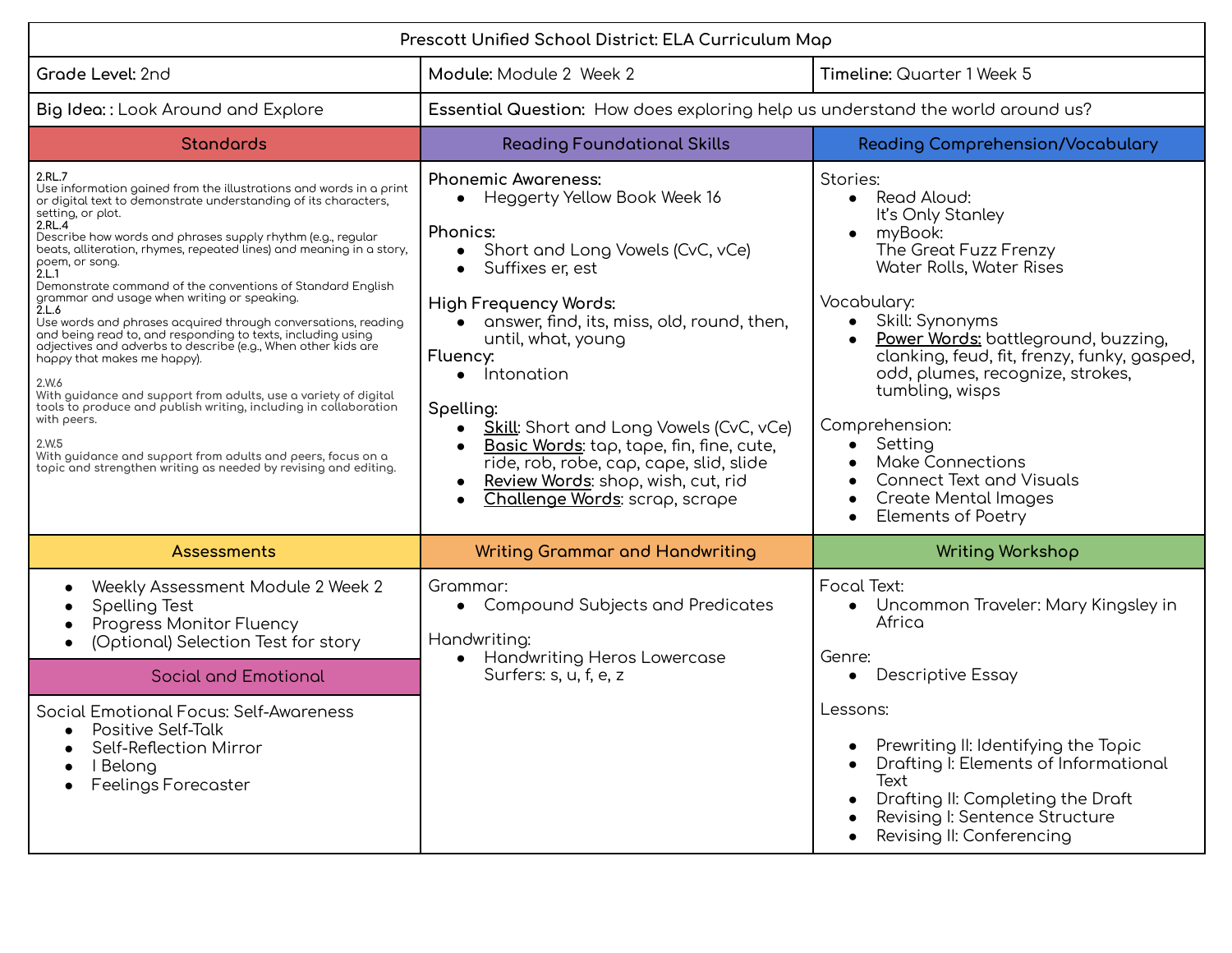| Prescott Unified School District: ELA Curriculum Map                                                                                                                                                                                                                                                                                                                                                                                                                                                                                                                                                                                                                                                                                                                                                                                                                                                                            |                                                                                                                                                                                                                                                                                                                                                                                                                                                                                                                                                                      |                                                                                                                                                                                                                                                                                                                                                                                           |
|---------------------------------------------------------------------------------------------------------------------------------------------------------------------------------------------------------------------------------------------------------------------------------------------------------------------------------------------------------------------------------------------------------------------------------------------------------------------------------------------------------------------------------------------------------------------------------------------------------------------------------------------------------------------------------------------------------------------------------------------------------------------------------------------------------------------------------------------------------------------------------------------------------------------------------|----------------------------------------------------------------------------------------------------------------------------------------------------------------------------------------------------------------------------------------------------------------------------------------------------------------------------------------------------------------------------------------------------------------------------------------------------------------------------------------------------------------------------------------------------------------------|-------------------------------------------------------------------------------------------------------------------------------------------------------------------------------------------------------------------------------------------------------------------------------------------------------------------------------------------------------------------------------------------|
| Grade Level: 2nd                                                                                                                                                                                                                                                                                                                                                                                                                                                                                                                                                                                                                                                                                                                                                                                                                                                                                                                | Module: Module 2 Week 3                                                                                                                                                                                                                                                                                                                                                                                                                                                                                                                                              | Timeline: Quarter 1 Week 6                                                                                                                                                                                                                                                                                                                                                                |
| Big Idea:: Look Around and Explore                                                                                                                                                                                                                                                                                                                                                                                                                                                                                                                                                                                                                                                                                                                                                                                                                                                                                              | Essential Question: How does exploring help us understand the world around us?                                                                                                                                                                                                                                                                                                                                                                                                                                                                                       |                                                                                                                                                                                                                                                                                                                                                                                           |
| <b>Standards</b>                                                                                                                                                                                                                                                                                                                                                                                                                                                                                                                                                                                                                                                                                                                                                                                                                                                                                                                | <b>Reading Foundational Skills</b>                                                                                                                                                                                                                                                                                                                                                                                                                                                                                                                                   | <b>Reading Comprehension/Vocabulary</b>                                                                                                                                                                                                                                                                                                                                                   |
| 2.L.1.a<br>Use collective nouns (e.g., group).<br>2.RL.7<br>Use information gained from the illustrations and words in a print<br>or digital text to demonstrate understanding of its characters,<br>setting, or plot.<br>2.RI.1<br>Ask and answer such questions as who, what, where, when, why,<br>and how to demonstrate understanding of key details in a text.<br>2.L.5.a<br>Identify real-life connections between words and their use (e.g.,<br>describe foods that are spicy or juicy).<br>2.L.1<br>Demonstrate command of the conventions of Standard English<br>grammar and usage when writing or speaking.<br>2.W.6<br>With guidance and support from adults, use a variety of digital<br>tools to produce and publish writing, including in collaboration<br>with peers.<br>2.W.5<br>With guidance and support from adults and peers, focus on a<br>topic and strengthen writing as needed by revising and editing. | <b>Phonemic Awareness:</b><br>Heggerty Yellow Book Week 17<br>$\bullet$<br>Phonics:<br>Initial Blends with l, r, s<br>Inflections s, es<br>$\bullet$<br><b>High Frequency Words:</b><br>baby, bird, blue, bring, fly, her, little,<br>$\bullet$<br>place, she, this<br>Fluency:<br>Accuracy and Self-correction<br>$\bullet$<br>Spelling:<br>Skill: Blends with l, r, s<br>$\bullet$<br>Basic Words: space, globe, grade, swim,<br>place, last, test, skin, drag, glide, just,<br>stove<br>Review Words: slid, close, grape, plate<br>Challenge Words: climb, bruise | Stories:<br>Read Aloud:<br>$\bullet$<br>If You Find a Rock<br>myBook:<br>The Puddle Puzzle<br>Looking at Art<br>Vocabulary:<br>• Skill: Synonyms<br>Power Words: ace, agency, business,<br>confidently, eagerly, located, mossy,<br>mystery, outstretched, povement,<br>scoop, seeps, underside<br>Comprehension:<br>Central Idea<br><b>Ask and Answer Questions</b><br>Elements of Drama |
| <b>Assessments</b>                                                                                                                                                                                                                                                                                                                                                                                                                                                                                                                                                                                                                                                                                                                                                                                                                                                                                                              | <b>Writing Grammar and Handwriting</b>                                                                                                                                                                                                                                                                                                                                                                                                                                                                                                                               | <b>Writing Workshop</b>                                                                                                                                                                                                                                                                                                                                                                   |
| Weekly Assessment Module 2 Week 3<br>Spelling Test<br>Progress Monitor Fluency<br>(Optional) Selection Test for story                                                                                                                                                                                                                                                                                                                                                                                                                                                                                                                                                                                                                                                                                                                                                                                                           | Grammar:<br>Subject-Verb Agreement<br>$\bullet$<br>Handwriting:<br>Double Trouble Letters: Cc, Oo, Ss, Vv,                                                                                                                                                                                                                                                                                                                                                                                                                                                           | Focal Text:<br>• Uncommon Traveler: Mary Kingsley in<br>Africa<br>Genre:                                                                                                                                                                                                                                                                                                                  |
| <b>Social and Emotional</b>                                                                                                                                                                                                                                                                                                                                                                                                                                                                                                                                                                                                                                                                                                                                                                                                                                                                                                     | Ww, Xx, Zz                                                                                                                                                                                                                                                                                                                                                                                                                                                                                                                                                           | <b>Descriptive Essay</b><br>$\bullet$                                                                                                                                                                                                                                                                                                                                                     |
| Social Emotional Focus: Self-Awareness<br><b>Positive Self-Talk</b><br>Self-Reflection Mirror<br>I Belong<br><b>Feelings Forecaster</b>                                                                                                                                                                                                                                                                                                                                                                                                                                                                                                                                                                                                                                                                                                                                                                                         |                                                                                                                                                                                                                                                                                                                                                                                                                                                                                                                                                                      | Lessons:<br>Revising III: Elaboration<br>Editing: Peer Proofreading<br>Publishing I: Writing the Final Copy<br>Publishing II: Descriptive Essay<br>Sharing a Descriptive Essay                                                                                                                                                                                                            |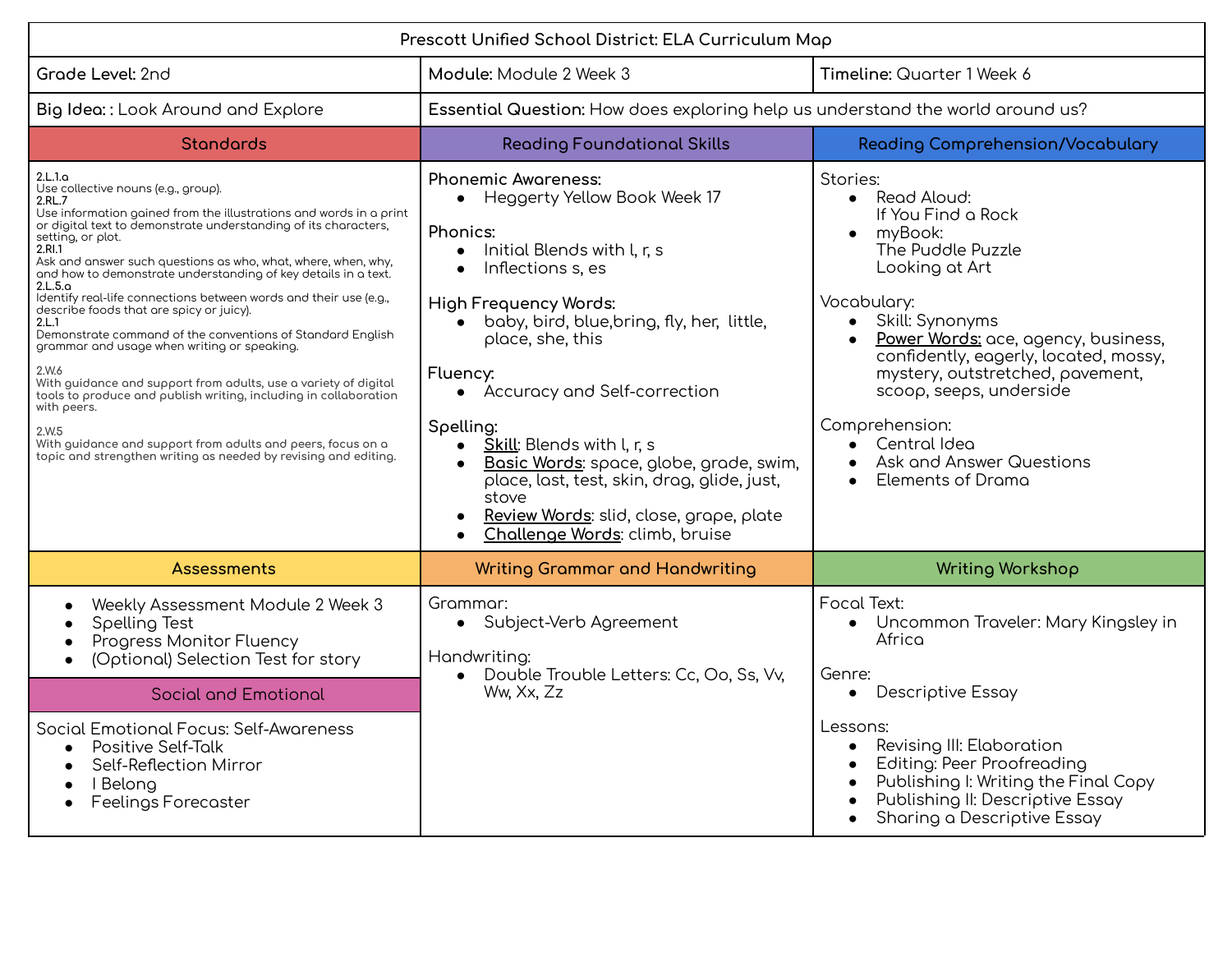| Prescott Unified School District: ELA Curriculum Map                                                                                                                                                                                                                                                                                                                                                                                                                                                                                                                                                                                                                                                                                                                                                                                                                                                                                                                                                                                                                                                                                                                                                                                                                                                                                                                                                    |                                                                                                                                                                                                                                                                                                                                                                                                                                                                                                             |                                                                                                                                                                                                                                                                                                                                                                                           |
|---------------------------------------------------------------------------------------------------------------------------------------------------------------------------------------------------------------------------------------------------------------------------------------------------------------------------------------------------------------------------------------------------------------------------------------------------------------------------------------------------------------------------------------------------------------------------------------------------------------------------------------------------------------------------------------------------------------------------------------------------------------------------------------------------------------------------------------------------------------------------------------------------------------------------------------------------------------------------------------------------------------------------------------------------------------------------------------------------------------------------------------------------------------------------------------------------------------------------------------------------------------------------------------------------------------------------------------------------------------------------------------------------------|-------------------------------------------------------------------------------------------------------------------------------------------------------------------------------------------------------------------------------------------------------------------------------------------------------------------------------------------------------------------------------------------------------------------------------------------------------------------------------------------------------------|-------------------------------------------------------------------------------------------------------------------------------------------------------------------------------------------------------------------------------------------------------------------------------------------------------------------------------------------------------------------------------------------|
| Grade Level: 2nd                                                                                                                                                                                                                                                                                                                                                                                                                                                                                                                                                                                                                                                                                                                                                                                                                                                                                                                                                                                                                                                                                                                                                                                                                                                                                                                                                                                        | Module: Module 3 Week 1                                                                                                                                                                                                                                                                                                                                                                                                                                                                                     | Timeline: Quarter 1 Week 7                                                                                                                                                                                                                                                                                                                                                                |
| Big Idea: Meet in the Middle                                                                                                                                                                                                                                                                                                                                                                                                                                                                                                                                                                                                                                                                                                                                                                                                                                                                                                                                                                                                                                                                                                                                                                                                                                                                                                                                                                            | Essential Question: How can people work out disagreements?                                                                                                                                                                                                                                                                                                                                                                                                                                                  |                                                                                                                                                                                                                                                                                                                                                                                           |
| <b>Standards</b>                                                                                                                                                                                                                                                                                                                                                                                                                                                                                                                                                                                                                                                                                                                                                                                                                                                                                                                                                                                                                                                                                                                                                                                                                                                                                                                                                                                        | <b>Reading Foundational Skills</b>                                                                                                                                                                                                                                                                                                                                                                                                                                                                          | <b>Reading Comprehension/Vocabulary</b>                                                                                                                                                                                                                                                                                                                                                   |
| 2.L.4.a<br>Determine the meaning of the new word formed when a known<br>prefix is added to a known word (e.g., happy/unhappy, tell/retell).<br>2.RL.6<br>Acknowledge differences in the points of view of characters,<br>including by speaking in a different voice for each character when<br>reading dialogue aloud.<br>2.L.4.d<br>Use sentence-level context as a clue to the meaning of a word or<br>phrase.<br>2.L.2<br>Demonstrate command of the conventions of Standard English<br>capitalization, punctuation, and spelling when writing.<br>2.RI.2<br>Identify and explain the main topic of a multi-paragraph text as<br>well as the focus of specific paragraphs within the text.<br>2.W.2<br>Write informative/explanatory texts in which they introduce a<br>topic, use facts and definitions to develop points, and provide a<br>concluding statement or section.<br>2.W.8<br>Recall information from experiences or gather information from<br>provided sources to answer a question.<br>2.W.5<br>With guidance and support from adults and peers, focus on a<br>topic and strengthen writing as needed by revising and editing.<br>2.W.3<br>Write narratives in which they recount a well-elaborated event or<br>short sequence of events; include details to describe actions,<br>thoughts, and feelings; use temporal words to signal event order<br>and provide a sense of closure. | <b>Phonemic Awareness:</b><br>Heggerty Yellow Book Week 18<br>Phonics:<br>Final Blends<br>$\bullet$<br><b>Closed Syllables</b><br>$\bullet$<br><b>High Frequency Words:</b><br>are, hand, kept, king, land, long, sing,<br>thing, think, wish<br>Fluency:<br>$\bullet$ Reading Rate<br>Spelling:<br><b>Skill: Final Blends</b><br>Basic Words: next, end, camp, sank,<br>sing, drink, hunt, stand, long, stamp,<br>pond, bring,<br>Review Words: globe, swim, stove, just<br>Challenge Words: friend, young | Stories:<br>• Read Aloud:<br>Mango, Abuela, and Me<br>myBook:<br>$\bullet$<br>Meet Me Halfway<br>Big Red Lollipop<br>Vocabulary:<br>Skill: Context Clues<br>$\bullet$<br>Power Words: belongs, bob, bundle,<br>company, greedy, invited, musical,<br>plead, scoots, screams, scurries, shove,<br>snaking, weave<br>Comprehension:<br>Central Idea<br>Point of View<br>Monitor and Clarify |
| Assessments                                                                                                                                                                                                                                                                                                                                                                                                                                                                                                                                                                                                                                                                                                                                                                                                                                                                                                                                                                                                                                                                                                                                                                                                                                                                                                                                                                                             | <b>Writing Grammar and Handwriting</b>                                                                                                                                                                                                                                                                                                                                                                                                                                                                      | <b>Writing Workshop</b>                                                                                                                                                                                                                                                                                                                                                                   |
| Weekly Assessment Module 3 Week 1<br>Spelling Test<br>Progress Monitor Fluency<br>(Optional) Selection Test for story                                                                                                                                                                                                                                                                                                                                                                                                                                                                                                                                                                                                                                                                                                                                                                                                                                                                                                                                                                                                                                                                                                                                                                                                                                                                                   | Grammar:<br>• Types of Nouns<br>Handwriting:<br>• Super Similar Letters: Bb, Ff, Hh, Ii, Jj,                                                                                                                                                                                                                                                                                                                                                                                                                | Focal Text:<br>• Mr. Tiger Goes Wild<br>Genre:<br>Persuasive Text<br>$\bullet$                                                                                                                                                                                                                                                                                                            |
| <b>Social and Emotional</b>                                                                                                                                                                                                                                                                                                                                                                                                                                                                                                                                                                                                                                                                                                                                                                                                                                                                                                                                                                                                                                                                                                                                                                                                                                                                                                                                                                             | Kk, Ll, Pp, Tt, Uu, Yy                                                                                                                                                                                                                                                                                                                                                                                                                                                                                      | Lessons:                                                                                                                                                                                                                                                                                                                                                                                  |
| <b>Cooperating Birds</b><br>The Resolver                                                                                                                                                                                                                                                                                                                                                                                                                                                                                                                                                                                                                                                                                                                                                                                                                                                                                                                                                                                                                                                                                                                                                                                                                                                                                                                                                                |                                                                                                                                                                                                                                                                                                                                                                                                                                                                                                             | Priming the Students<br>Priming the Text<br>The Read<br>Vocabulary<br>Prewriting I: Choosing a Topic                                                                                                                                                                                                                                                                                      |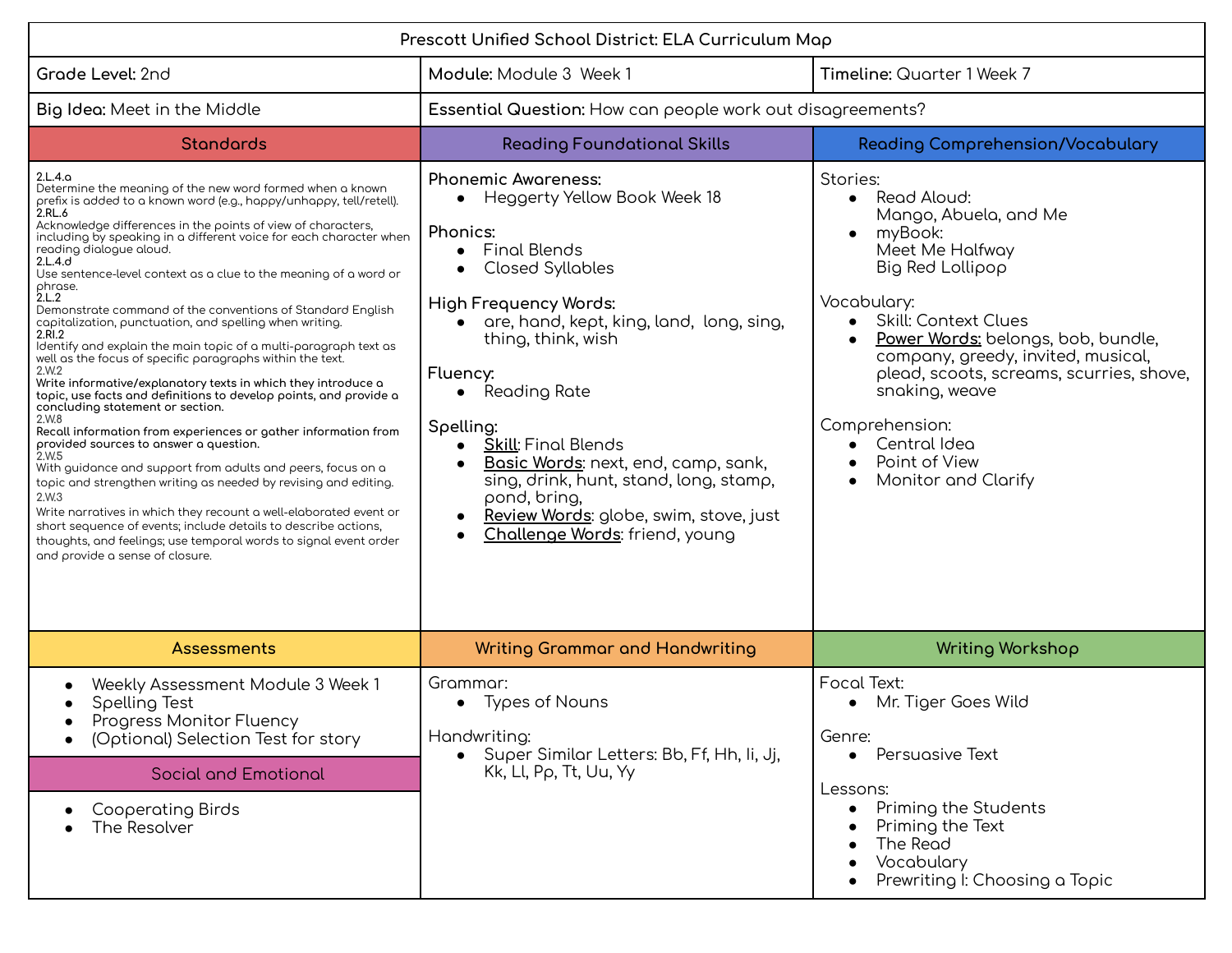| Prescott Unified School District: ELA Curriculum Map                                                                                                                                                                                                                                                                                                                                                                                                                                                                                                                                                                                                                                                                                                                                                                                                                                                                                                                                                                                                                                                                                                                                                             |                                                                                                                                                                                                                                                                                                                                                                                                                                                                                                                                            |                                                                                                                                                                                                                                                                                                                                                                                                                                                                                   |
|------------------------------------------------------------------------------------------------------------------------------------------------------------------------------------------------------------------------------------------------------------------------------------------------------------------------------------------------------------------------------------------------------------------------------------------------------------------------------------------------------------------------------------------------------------------------------------------------------------------------------------------------------------------------------------------------------------------------------------------------------------------------------------------------------------------------------------------------------------------------------------------------------------------------------------------------------------------------------------------------------------------------------------------------------------------------------------------------------------------------------------------------------------------------------------------------------------------|--------------------------------------------------------------------------------------------------------------------------------------------------------------------------------------------------------------------------------------------------------------------------------------------------------------------------------------------------------------------------------------------------------------------------------------------------------------------------------------------------------------------------------------------|-----------------------------------------------------------------------------------------------------------------------------------------------------------------------------------------------------------------------------------------------------------------------------------------------------------------------------------------------------------------------------------------------------------------------------------------------------------------------------------|
| Grade Level: 2nd                                                                                                                                                                                                                                                                                                                                                                                                                                                                                                                                                                                                                                                                                                                                                                                                                                                                                                                                                                                                                                                                                                                                                                                                 | Module: Module 3 Week 2                                                                                                                                                                                                                                                                                                                                                                                                                                                                                                                    | Timeline: Quarter 1 Week 8                                                                                                                                                                                                                                                                                                                                                                                                                                                        |
| Big Idea: Meet in the Middle                                                                                                                                                                                                                                                                                                                                                                                                                                                                                                                                                                                                                                                                                                                                                                                                                                                                                                                                                                                                                                                                                                                                                                                     | Essential Question: How can people work out disagreements?                                                                                                                                                                                                                                                                                                                                                                                                                                                                                 |                                                                                                                                                                                                                                                                                                                                                                                                                                                                                   |
| <b>Standards</b>                                                                                                                                                                                                                                                                                                                                                                                                                                                                                                                                                                                                                                                                                                                                                                                                                                                                                                                                                                                                                                                                                                                                                                                                 | <b>Reading Foundational Skills</b>                                                                                                                                                                                                                                                                                                                                                                                                                                                                                                         | <b>Reading Comprehension/Vocabulary</b>                                                                                                                                                                                                                                                                                                                                                                                                                                           |
| 2.L.4.9<br>Determine the meaning of the new word formed when a known<br>prefix is added to a known word (e.g., happy/unhappy, tell/retell).<br>2.L.1<br>Demonstrate command of the conventions of Standard English<br>grammar and usage when writing or speaking.<br>2.L.4.d<br>Use sentence-level context as a clue to the meaning of a word or<br>ohrase.<br>2.RI.2<br>ldentify and explain the main topic of a multi-paragraph text as<br>well as the focus of specific paragraphs within the text.<br>2.W.2<br>Write informative/explanatory texts in which they introduce a<br>topic, use facts and definitions to develop points, and provide a<br>concluding statement or section.<br>2.W.8<br>Recall information from experiences or gather information from<br>provided sources to answer a question.<br>2.W.5<br>With guidance and support from adults and peers, focus on a<br>topic and strengthen writing as needed by revising and editing.<br>2.W.3<br>Write narratives in which they recount a well-elaborated event or<br>short sequence of events; include details to describe actions,<br>thoughts, and feelings; use temporal words to signal event order<br>and provide a sense of closure. | <b>Phonemic Awareness:</b><br>Heggerty Yellow Book Week 19<br>Phonics:<br>Double Final Consonants<br>Inflections: Spelling Changes<br>$\bullet$<br><b>High Frequency Words:</b><br>· across, car, down, fell, full, held,<br>mountain, pull, push, spell<br>Fluency:<br>Phrasing<br>$\bullet$<br>Spelling:<br><b>Skill:</b> Double Final Consonants<br>Basic Words: full, dress, mess, add, hill,<br>pull, spill, class, doll, kiss, fell, off<br>Review Words: drink, stamp, swim, place<br>Challenge Words: address, across<br>$\bullet$ | Stories:<br>Read Aloud:<br>$\bullet$<br>Three Hens and a Peacock<br>myBook:<br>$\bullet$<br>Working with Others<br>Gingerbread for Liberty!<br>Vocabulary:<br>Skill: Context Clues<br>$\bullet$<br>Power Words: argue, blamed, booming,<br>brewing, exhausted, moped, persuade,<br>proctice, respectful, skill, struts,<br>threatening, wandered, whizzed<br>Comprehension:<br>$\bullet$ Theme<br>Make and Confirm Predictions<br>Central Idea<br>Synthesize<br>Text Organization |
| <b>Assessments</b>                                                                                                                                                                                                                                                                                                                                                                                                                                                                                                                                                                                                                                                                                                                                                                                                                                                                                                                                                                                                                                                                                                                                                                                               | <b>Writing Grammar and Handwriting</b>                                                                                                                                                                                                                                                                                                                                                                                                                                                                                                     | <b>Writing Workshop</b>                                                                                                                                                                                                                                                                                                                                                                                                                                                           |
| Weekly Assessment Module 3 Week 2<br>Spelling Test<br>Progress Monitor Fluency<br>(Optional) Selection Test for story                                                                                                                                                                                                                                                                                                                                                                                                                                                                                                                                                                                                                                                                                                                                                                                                                                                                                                                                                                                                                                                                                            | Grammar:<br>Singular and Plural Nouns<br>$\bullet$<br>Handwriting:<br>Dangerously Different Letters: Aa, Dd,                                                                                                                                                                                                                                                                                                                                                                                                                               | Focal Text:<br>• Mr. Tiger Goes Wild<br>Genre:<br>Persuasive Text                                                                                                                                                                                                                                                                                                                                                                                                                 |
| <b>Social and Emotional</b>                                                                                                                                                                                                                                                                                                                                                                                                                                                                                                                                                                                                                                                                                                                                                                                                                                                                                                                                                                                                                                                                                                                                                                                      | Ee, Gg, Mm, Nn, Qq, Rr                                                                                                                                                                                                                                                                                                                                                                                                                                                                                                                     | Lessons:                                                                                                                                                                                                                                                                                                                                                                                                                                                                          |
| <b>Cooperating Birds</b><br>The Resolver                                                                                                                                                                                                                                                                                                                                                                                                                                                                                                                                                                                                                                                                                                                                                                                                                                                                                                                                                                                                                                                                                                                                                                         |                                                                                                                                                                                                                                                                                                                                                                                                                                                                                                                                            | Prewriting II: Introducing Persuasive<br>$\bullet$<br>Structure<br>Drafting I: Elements of Persuasive Text<br>Drafting II: Completing the Draft<br>Revising I: Integrating Action Verbs<br>Revising II: Conferencing                                                                                                                                                                                                                                                              |